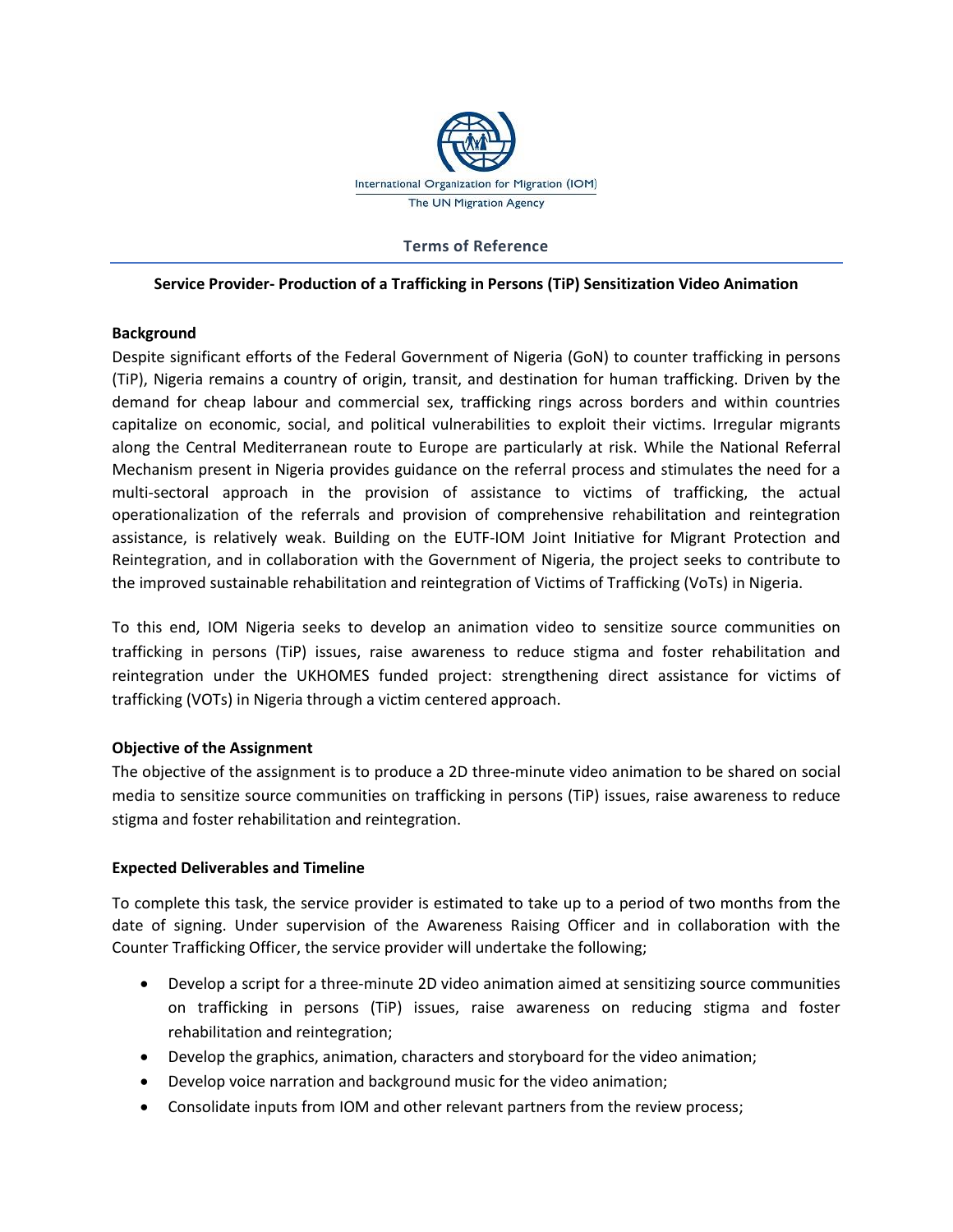- Submit a final three-minute 2D video animation incorporating feedback provided by IOM and its partners;
- Note that the service provided may be asked to perform other duties that may not have been captured in this EOI but relevant to the engagement.

# **Required Qualifications and Experience**

- The service provider company should have a minimum of five (5) years' operational experience in, script writing, voiceover and narration, graphics, and animation production. Preference will be given to individuals who have experience working on similar project relating to migration and trafficking in persons' issues.
- The service provider should have local knowledge of the local community and context in Edo, Delta and Lagos states, to be able to produce a script and animation relevant to the target audience.
- The service provider should have the resources required to be able to execute the above deliverables.
- Demonstrated experience in animation production with at least 5-10 years' experience.

## **Languages**

Fluency in Pidgin and Yoruba language would be advantageous.

## **Values**

- Inclusion and Respect for Diversity, respects and promotes individual and cultural differences; encourages diversity and inclusion wherever possible.
- Integrity and Transparency maintains high ethical standards and acts in a manner consistent with organizational principles/rules and standards of conduct.
- Professionalism: demonstrates ability to work in a composed, competent and committed manner and exercises careful judgment in meeting day-to-day challenges.

# **Core Competencies – Behavioural indicators**

- Extensive knowledge of national, regional and international practice pertaining to migration issues in a broad definition.
- Understanding of the best practices in human trafficking/smuggling prevention, forced migration, direct assistance to migrants, migration and development, labour migration,
- Strong computer and analytical skills with ability to write and review technical documents/reports, conduct interviews as part of background research.
- Demonstrated administrative, planning, organizational and advisory skills.
- Produces and delivers quality results in a service-oriented and timely manner and committed to achieving agreed outcomes.
- Accountability with respect to delivering services.